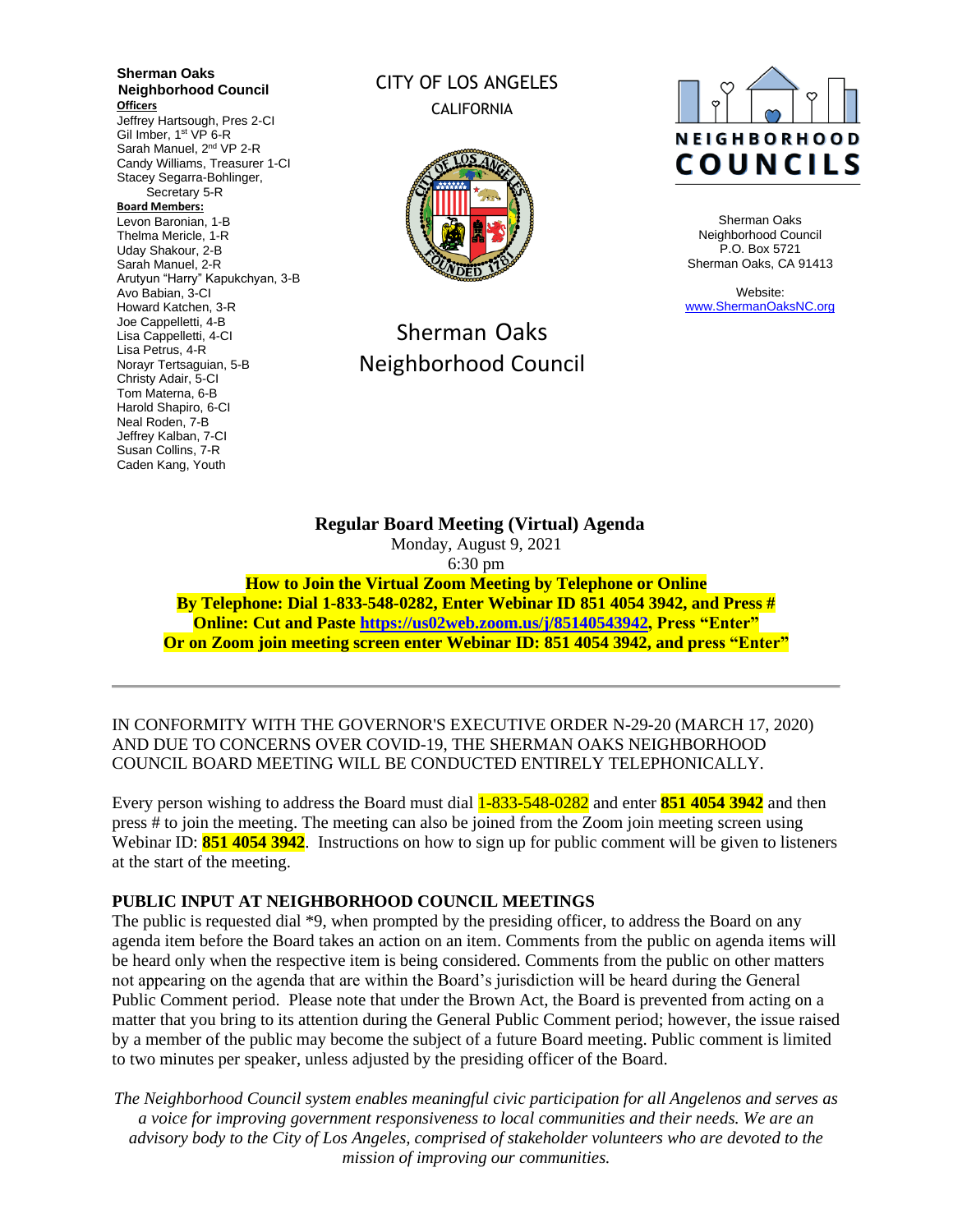## **1. Welcome, Call to Order, and Roll Call**

- a. Welcome and Call to Order by Presiding Officer
- b. Roll Call

## **2. Administrative and Board Initiated Motions – Action Items, Vote Required**

- **a. SONC Board Meeting Minutes, July 12, 2021** A motion to approve the minutes of the July 12, 2021, SONC Board Meeting. [SONC Board Meeting Minutes July 12, 2021](https://www.shermanoaksnc.org/ncfiles/viewCommitteeFile/22708)
- b. **SONC Movie in the Park (MITP) Event – October 2021** A motion to approve the expenditure of up to \$3000 for a SONC Movie in the Park Event in the month of October 2021.
- c. **SONC Post Office Box Renewal Fee** A motion to approve the expenditure of up to \$175 for the renewal fee for the Sherman Oaks Neighborhood Council's (SONC) Post Office Box.
- d. **Care-Kit Items for distribution to members of the Sherman Oaks Community**

A motion to approve the expenditure of up to \$100 for the purchase of hygiene products for distribution to Sherman Oaks community members who are experiencing homelessness and economic vulnerability.

# **3. Comments by LAPD SLO's, Public Officials, and Staff**

# **4. President's Report**

- a. Board Retreat / Training
- b. Committee Assignments
- c. "New Normal" -- Unknown
- d. Next SONC Board Meeting September 13, 2021
- **5. Committee Reports [**2-minute summary, except with motions, 10 minutes or less per motion]
	- a. Education Committee Joe Cappelletti, Chair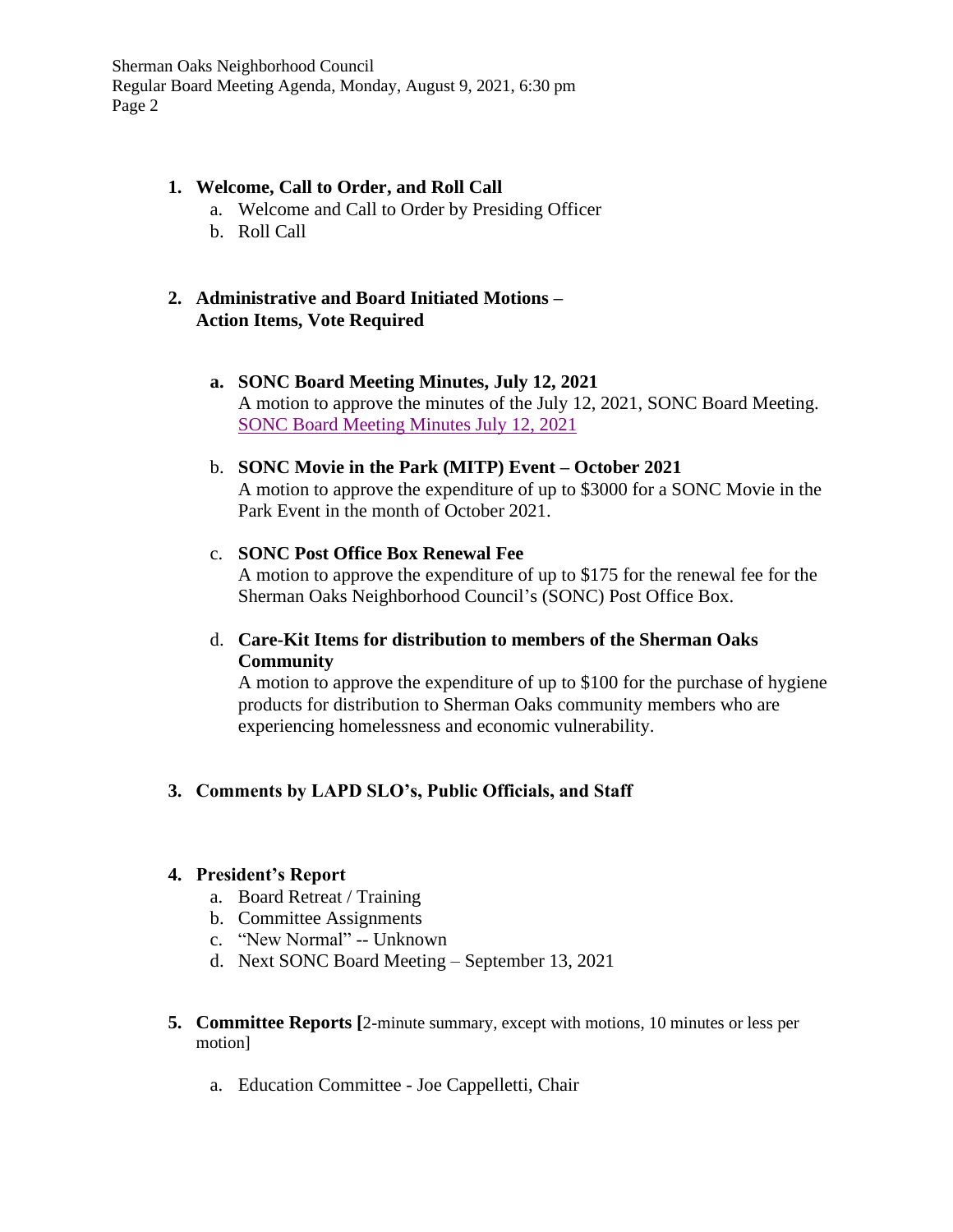- b. Government Affairs Gil Imber, Chair
	- **i. [CF 20-1506-S1.](https://cityclerk.lacity.org/lacityclerkconnect/index.cfm?fa=ccfi.viewrecord&cfnumber=20-1506-S1) Didi Hirsch Psychiatric Service (dba Didi Hirsch Mental Health Services) / Call Direction to Ensure Suicide Safety (CRESS) Pilot Program / Contract Amendment**

Motion: The Sherman Oaks Neighborhood Council (SONC) supports the City of Los Angeles' proposed amendment to increase expenditures toward the existing Call Direction to Ensure Suicide Safety Pilot Program (CRESS Pilot Program) and 8-hours-a-day, 7-days-a-week service operated by Didi Hirsch Mental Health Services in order to expand this offering to a 24-hours-a-day, 7 days-a-week operation, in order to continue allowing Didi Hirsch Mental Health Services to handle identified mental health calls to ensure that individuals in severe emotional distress or suicidal crisis receive the appropriate support in a timely manner and to reduce the need for the Los Angeles Police Department to respond to these types of calls. By expanding hours of operation from 8/7 to 24/7, this will enable this group to provide service at all hours of the day and night. This motion for a CIS in support of [CF 20-1506-](https://cityclerk.lacity.org/lacityclerkconnect/index.cfm?fa=ccfi.viewrecord&cfnumber=20-1506-S1) [S1](https://cityclerk.lacity.org/lacityclerkconnect/index.cfm?fa=ccfi.viewrecord&cfnumber=20-1506-S1) is in accordance with SONC's previous stance in [Council File](https://cityclerk.lacity.org/lacityclerkconnect/index.cfm?fa=ccfi.viewrecord&cfnumber=20-0769-S1)  [20-0769-S1,](https://cityclerk.lacity.org/lacityclerkconnect/index.cfm?fa=ccfi.viewrecord&cfnumber=20-0769-S1) adopted by SONC at its [meeting on October 19, 2020,](https://www.shermanoaksnc.org/ncfiles/viewCommitteeFile/17444) in which SONC voted to support the Fire Department (LAFD)'s expansion of the Advance Provider Response Units (APRU) program to respond to non-violent non-criminal calls that would previously be responded to by the police department (LAPD)..

*Community Impact Statements (CIS) to be filed and Letters to CD4 and others, as appropriate.*

- c. Green and Sustainability Committee Avo Babian, Chair
- d. Outreach Committee Sarah Manuel, Chair
- e. Planning & Land Use Committee Jeff Kalban, Chair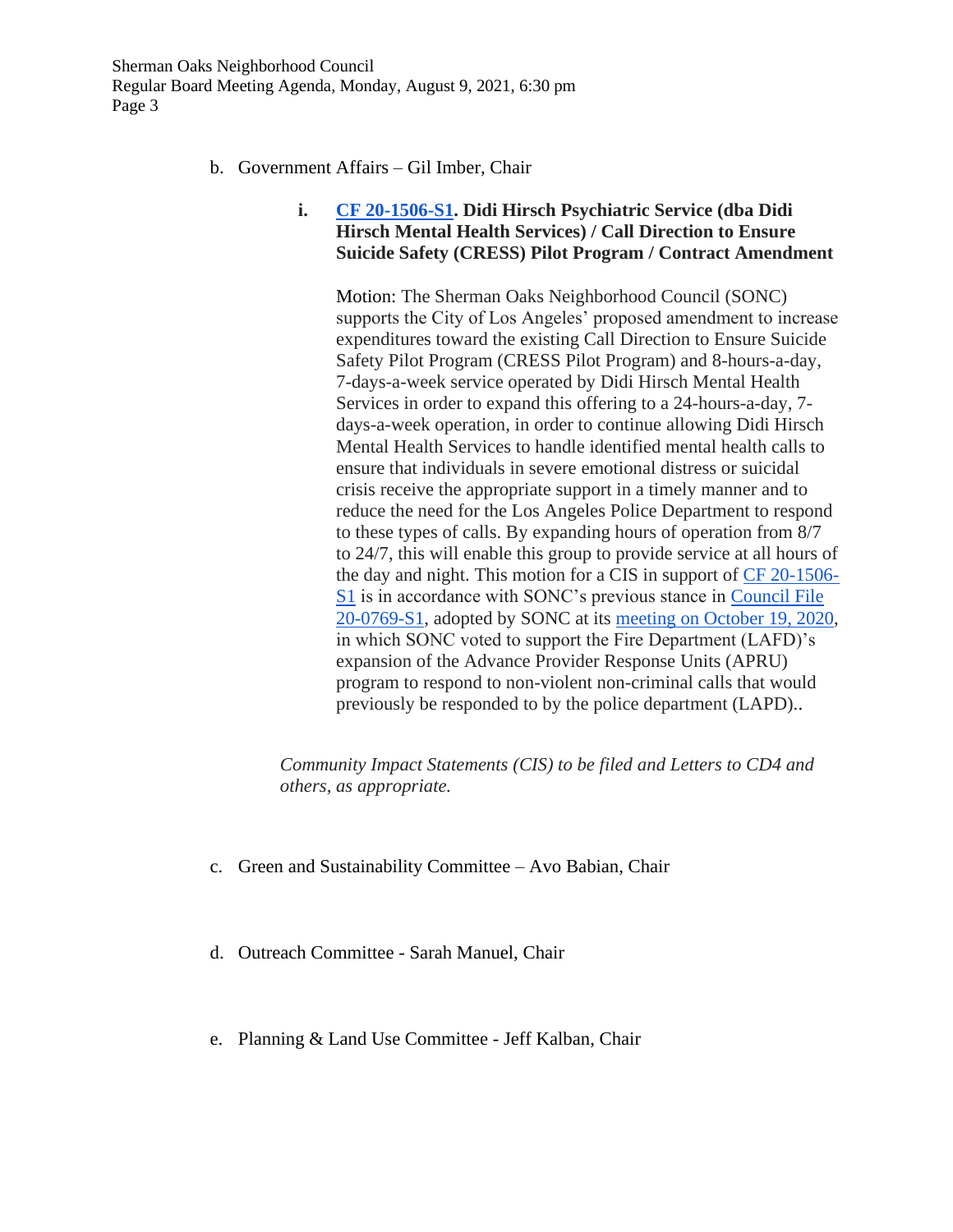- f. Public Safety Committee Christy Adair, Chair
- g. Traffic and Transportation Committee Avo Babian, Chair
- h. Budget Advocates Howard Katchen, SONC Representative and Budget [A](https://www.shermanoaksnc.org/docs/34483777-7621.pdf)dvocate.

### **7. Treasurer's Report –** Candy Williams, Treasurer

- a. Treasurer's Report
- b. A motion to approve the Sherman Oaks Neighborhood Council's (SONC) Monthly Expenditure Report (MER) for the period ending June 30, 2021. [SONC Monthly Expenditure Report](https://www.shermanoaksnc.org/ncfiles/viewCommitteeFile/22709) (MER) – June 2021

### **8. Public Comment**

Comments by the public on non-agenda items within SONC's jurisdiction.

## **9. Announcements by SONC Board members**

### **10. Adjournment**